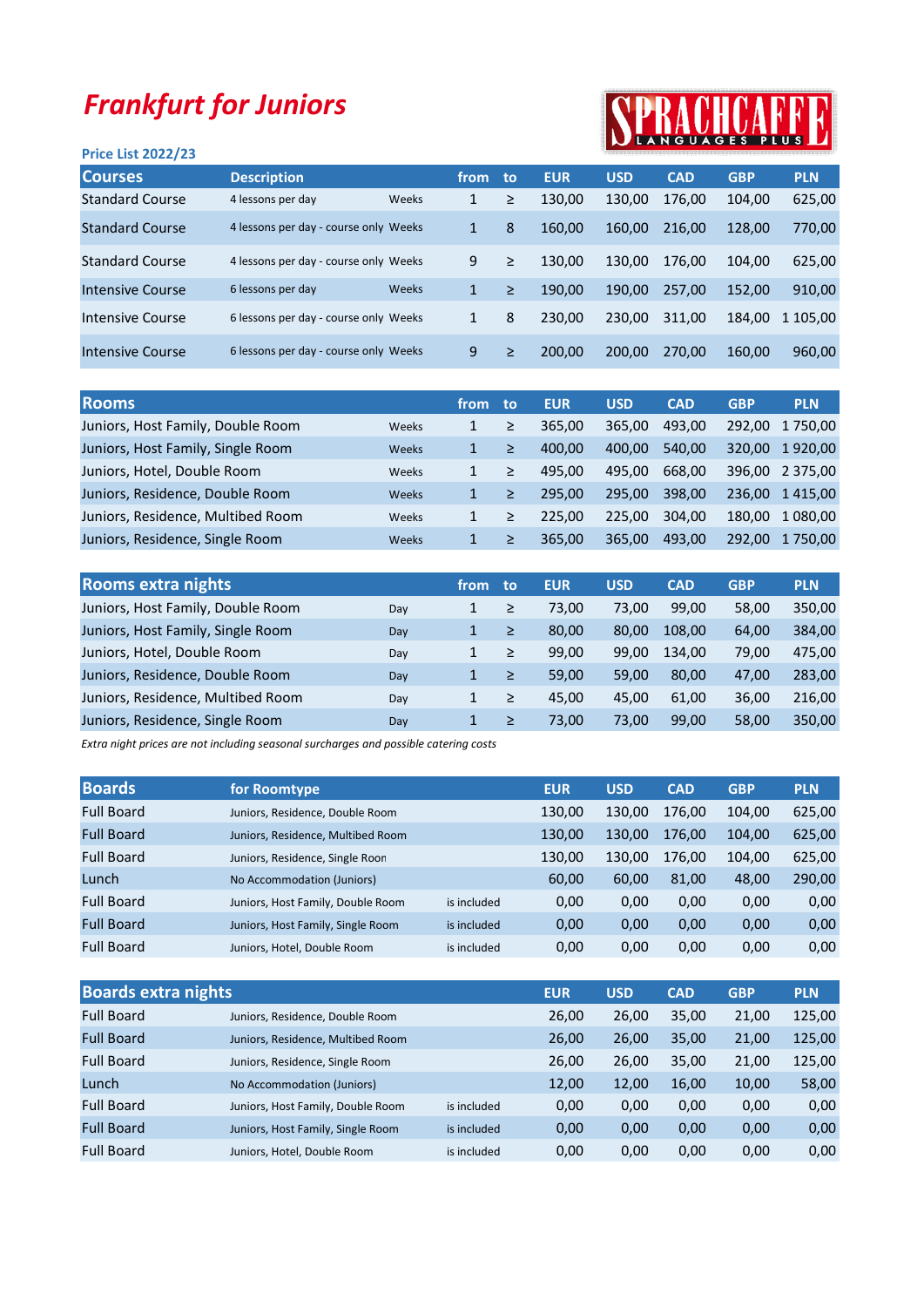| <b>Seasonsurcharges</b>                        |                                               |          | <b>EUR</b> | <b>USD</b> | <b>CAD</b> | <b>GBP</b>          | <b>PLN</b> |
|------------------------------------------------|-----------------------------------------------|----------|------------|------------|------------|---------------------|------------|
| Mid Season                                     | 03/04/2022 - 18/06/2022                       |          | 10,00      | 10,00      | 14,00      | 8,00                | 50,00      |
| <b>High Season</b>                             | 19/06/2022 - 20/08/2022                       |          | 20,00      | 20,00      | 27,00      | 16,00               | 95,00      |
| High Season (DEU)                              | 19/06/2022 - 10/09/2022                       |          | 20,00      | 20,00      | 27,00      | 16,00               | 95,00      |
| Mid Season                                     | 21/08/2022 - 17/09/2022                       |          | 10,00      | 10,00      | 14,00      | 8,00                | 50,00      |
|                                                |                                               |          |            |            |            |                     |            |
| Seasonsurcharges extra nights                  |                                               |          | <b>EUR</b> | <b>USD</b> | <b>CAD</b> | <b>GBP</b>          | <b>PLN</b> |
| Mid Season                                     | 03/04/2022 - 18/06/2022                       |          | 2,00       | 2,00       | 3,00       | 2,00                | 10,00      |
| <b>High Season</b>                             | 19/06/2022 - 20/08/2022                       |          | 4,00       | 4,00       | 5,00       | 3,00                | 19,00      |
| High Season (DEU)                              | 19/06/2022 - 10/09/2022                       |          | 4,00       | 4,00       | 5,00       | 3,00                | 19,00      |
| Mid Season                                     | 21/08/2022 - 17/09/2022                       |          | 2,00       | 2,00       | 3,00       | 2,00                | 10,00      |
|                                                |                                               |          |            |            |            |                     |            |
| <b>Fees</b>                                    |                                               |          | <b>EUR</b> | <b>USD</b> | <b>CAD</b> | <b>GBP</b>          | <b>PLN</b> |
| <b>Course Enrollment Fee</b>                   |                                               |          | 0,00       | 0,00       | 0,00       | 0,00                | 0,00       |
| <b>Registration Fee</b>                        |                                               |          | 150,00     | 150,00     | 203,00     | 120,00              | 720,00     |
|                                                |                                               |          |            |            |            |                     |            |
| <b>Transfers</b>                               | <b>Airport/Station</b>                        |          | <b>EUR</b> | <b>USD</b> | <b>CAD</b> | <b>GBP</b>          | <b>PLN</b> |
| Oneway (Arrival)                               | FRA - Frankfurt International                 |          | 55,00      | 55,00      | 74,00      | 44,00               | 265,00     |
| Oneway (Departure)                             | FRA - Frankfurt International                 |          | 55,00      | 55,00      | 74,00      | 44,00               | 265,00     |
| Return                                         | FRA - Frankfurt International                 |          | 100,00     | 100,00     | 135,00     | 80,00               | 480,00     |
| Return                                         | ZRB - Frankfurt am Main Hauptbahnhof (Train)  |          | 30,00      | 30,00      | 41,00      | 24,00               | 145,00     |
| <b>Extras</b>                                  |                                               |          | <b>EUR</b> | <b>USD</b> | <b>CAD</b> |                     | <b>PLN</b> |
| <b>Bank charges</b>                            |                                               | One-time | 30,00      | 30,00      | 41,00      | <b>GBP</b><br>24,00 | 145,00     |
| Check-In Support                               |                                               | One-time | 150,00     | 150,00     | 203,00     | 120,00              | 720,00     |
| Courier Mail Fee / Shipping Fee (t2)           |                                               | One-time | 75,00      | 75,00      | 101,00     | 60,00               | 360,00     |
| Diet surcharge - Dairy intolerance<br>per week |                                               |          | 70,00      | 70,00      | 95,00      | 56,00               | 335,00     |
| Diet surcharge - Diabetic                      |                                               | per week | 70,00      | 70,00      | 95,00      | 56,00               | 335,00     |
| Diet surcharge - Gluten free                   |                                               | per week | 70,00      | 70,00      | 95,00      | 56,00               | 335,00     |
| Diet surcharge - Halal                         |                                               | per week | 70,00      | 70,00      | 95,00      | 56,00               | 335,00     |
| Diet surcharge - Kosher                        |                                               | per week | 70,00      | 70,00      | 95,00      | 56,00               | 335,00     |
| Diet surcharge - Low Fat                       |                                               | per week | 70,00      | 70,00      | 95,00      | 56,00               | 335,00     |
| Diet surcharge - Vegan                         |                                               | per week | 70,00      | 70,00      | 95,00      | 56,00               | 335,00     |
| Diet Surcharge - Vegetarian                    |                                               | per week | 70,00      | 70,00      | 95,00      | 56,00               | 335,00     |
| <b>INPSieme Caremed Insurance</b>              |                                               | per week | 10,00      | 10,00      | 14,00      | 8,00                | 50,00      |
| Intensive Leisure Program                      |                                               | per week | 90,00      | 90,00      | 122,00     | 72,00               | 430,00     |
| <b>Registration Fee</b>                        |                                               | One-time | 150,00     | 150,00     | 203,00     | 120,00              | 720,00     |
| <b>Tourism Tax</b>                             |                                               | per day  | 2,00       | 2,00       | 3,00       | 2,00                | 10,00      |
| U20 Course Enrollment Fee, Course only         |                                               | One-time | 60,00      | 60,00      | 81,00      | 48,00               | 290,00     |
| U20 Leisure Program                            |                                               | per week | 110,00     | 110,00     | 149,00     | 88,00               | 530,00     |
| U20 Leisure Program School Frankfurt           |                                               | per week | 100,00     | 100,00     | 135,00     | 80,00               | 480,00     |
| U20 Supervision                                |                                               | per week | 70,00      | 70,00      | 95,00      | 56,00               | 335,00     |
| U20 Surcharge Arrival Transfer                 |                                               | One-time | 70,00      | 70,00      | 95,00      | 56,00               | 335,00     |
| U20 Surcharge Departure Transfer               |                                               | One-time | 40,00      | 40,00      | 54,00      | 32,00               | 190,00     |
|                                                | UM Service on arrival (unaccompanied minor)   | One-time | 150,00     | 150,00     | 203,00     | 120,00              | 720,00     |
|                                                | UM Service on departure (unaccompanied minor) | One-time | 150,00     | 150,00     | 203,00     | 120,00              | 720,00     |
| UM Service return (unaccompanied minor)        |                                               | One-time | 300,00     | 300,00     | 405,00     | 240,00              | 1 440,00   |
| Visa Fee (Letter Of Acceptance)                |                                               | One-time | 50,00      | 50,00      | 68,00      | 40,00               | 240,00     |